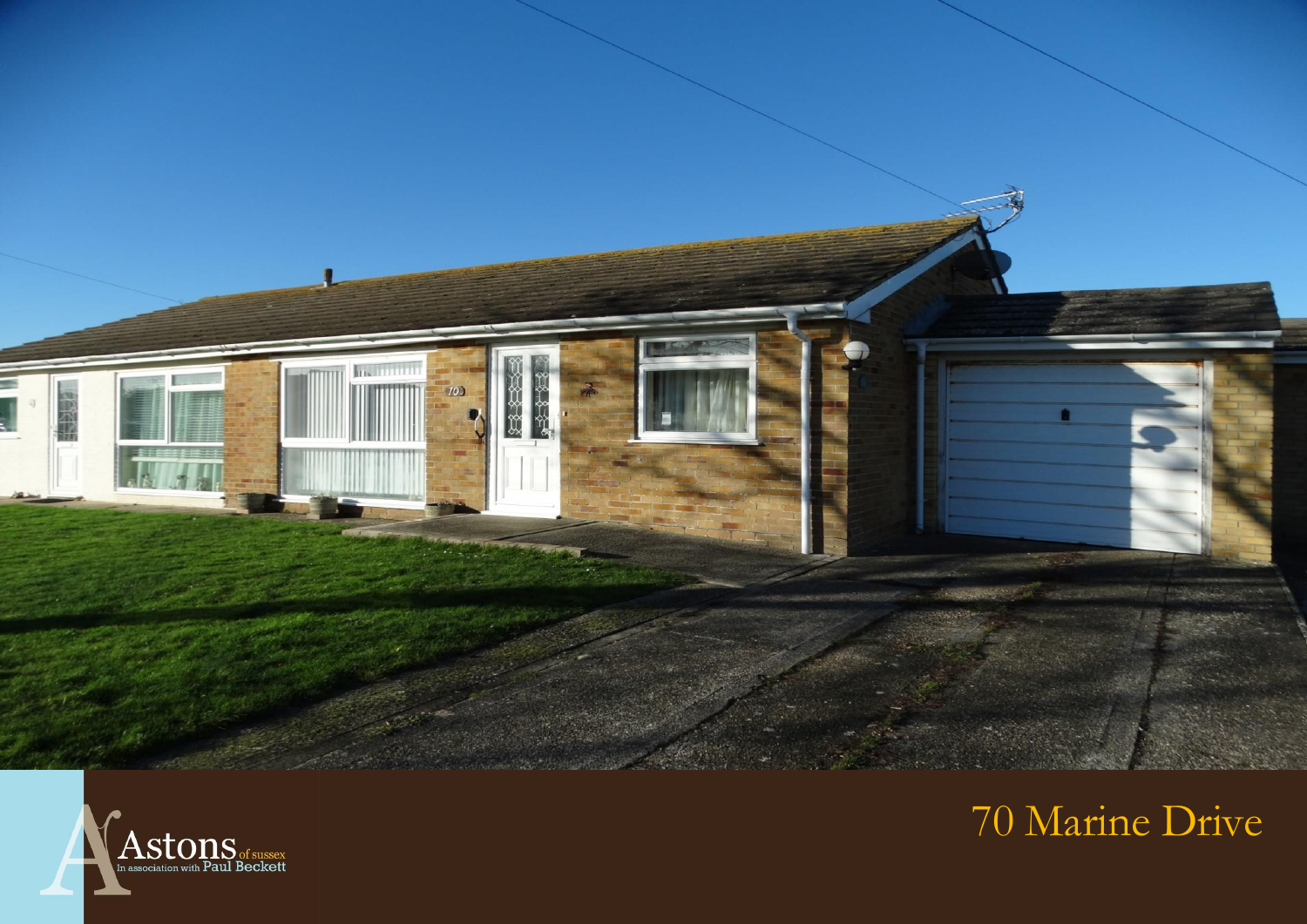## 70 Marine Drive, Selsey, West Sussex, PO20 0ST

# Price £270,000

This Two Double Bedroom Extended semi detached bungalow is situated the East side of Selsey. Carport and parking. Garden. Offered with no forward chain.

### Extended accommodation

22ft Living Room leading to rear garden

Two double bedrooms with fitted wardrobes

Modern kitchen and shower room

Gas heating, double glazing and parking

Rear storage room and carport





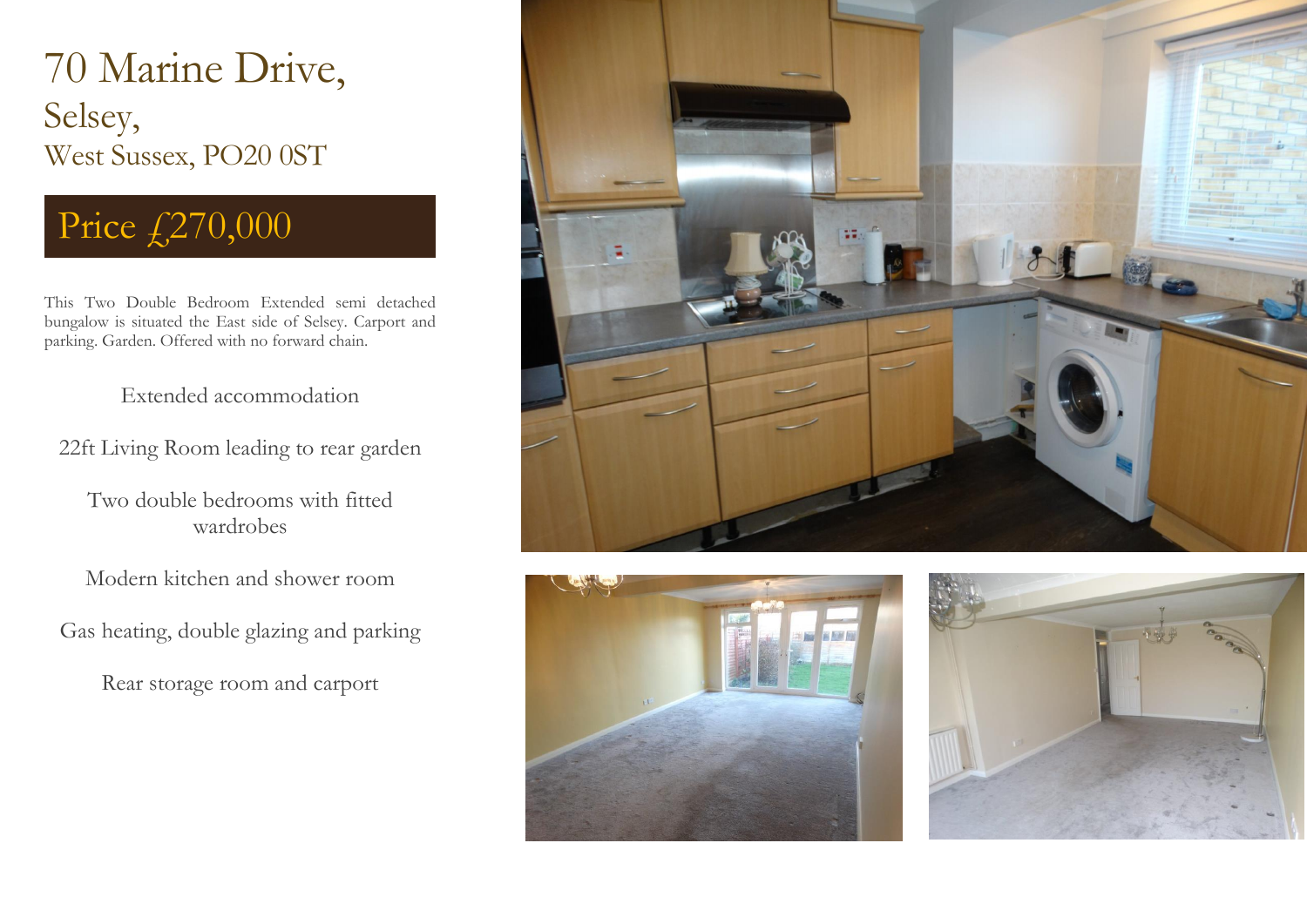#### **Entrance Hall**

Double glazed front door leading to entrance hall. Radiator, access to loft space, airing cupboard housing factory insulated hot water cylinder. wall mounted thermostat, storage cupboard

#### **Lounge 22'0" (6.71m) x 11'4" (3.45m)**

Extended room with double glazed French doors and matching side panels leading to rear garden. TV point. Radiator. Coved ceiling.

#### **Kitchen 11'4" (3.45m) x 10'0" (3.05m)**

Part tiled walls, range of rolled edge work surface, inset single drainer sink unit, cupboards and drawer units in maple effect, matching wall mounted cupboards with task lighting beneath, inset four burner ceramic hob and eye level double fan assisted electric oven and grill, wall mounted ` Worcester `gas central heating boiler installed 2018 , digital timer, double glazed window to rear elevation overlooking garden, space and plumbing for automatic washing machine. door to

#### **Bedroom One 12'5" (3.78m) x 11'4" (3.45m)**

Plus wardrobe recess. Double glazed picture window to front elevation. Radiator. Range of floor to ceiling sliding doors incorporating two mirrored panels giving access to wardrobe space with hanging space and storage. Fitted blinds .

#### **Bedroom Two 11'1" (3.38m) x 8'0" (2.44m)**

Double glazed window to front elevation. Radiator. Range of fitted bedroom furniture comprising of wardrobes to either side of bed space with bridge unit above.

#### **Shower Room**

Tiled walls. Curved shower cubicle with fitted electric Mira shower, vanity unit with wash hand basin and cupboard beneath, mixer tap. Dual flush close coupled WC. Radiator. Double glazed frosted window. Shaver and light point.

#### **Outside**

and light.

Driveway affording off road parking leading to car port. Covered area to side bridging the car port with up and over door to

Formally a concrete sectional garage with door and window, power